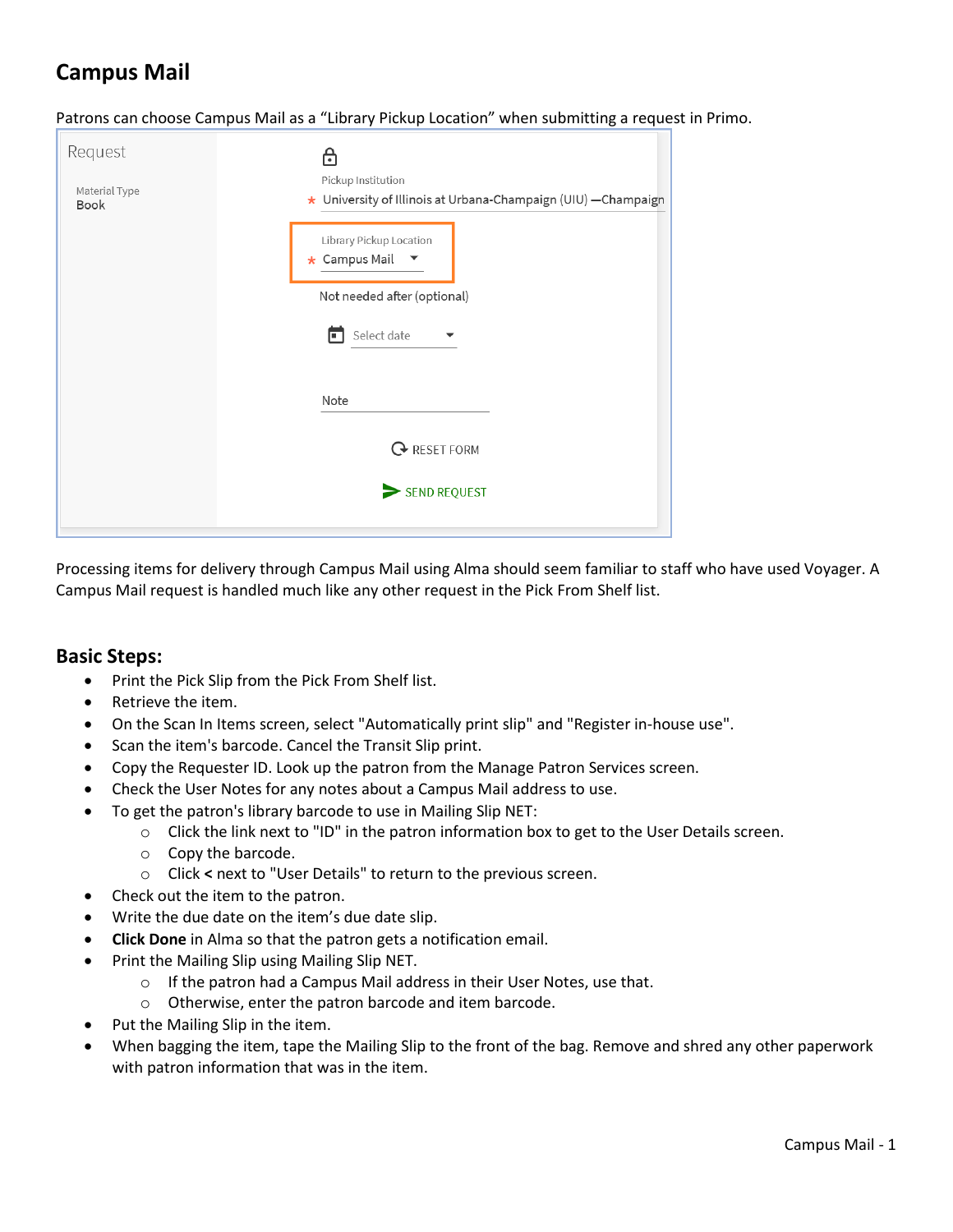## **Detailed Workflow:**

1. Go to the Pick From Shelf list from the Fulfillment menu.



#### 2. Print the Pick Slip(s) according to your department procedures.

| <b>Facets</b><br>$\ll$                                    | Pick Up Requested Resources (1 - 3 of 3)                                                                                    | <b>Print Slip Report</b><br>Cancel              |
|-----------------------------------------------------------|-----------------------------------------------------------------------------------------------------------------------------|-------------------------------------------------|
| <b>Request Date</b><br>Today $(3)$                        | Sort by : Call Number - Asc $\rightarrow$                                                                                   | <b>Print Slip</b><br>Cancel<br>e                |
| <b>Request/Process Type</b><br>Patron physical item  (3)  | Select All <b>Y</b><br>Destination: Campus Mail &                                                                           |                                                 |
| <b>Location</b><br>Stacks (3)                             | Flying the mail / by Donald Dale Jackson<br><b>FLOWN THE HARL</b><br><b>STORES</b><br>and the editors of Time-Life Books.   | <b>Cancel Request</b><br>Mark as Missing<br>000 |
| <b>Call Number</b><br>977.386 M63c (1)                    | Author: Jackson, Donald Dale, 1935-<br>Location:<br>author.<br><b>Stacks</b><br>-----                                       |                                                 |
| 977.3992 W125a - Q (2)                                    | <b>ISBN: 9780809433322</b><br>Call Number: Q.<br>383.14409<br>Imprint: Alexandria, Va.: Time-Life<br>J133F<br>Books, ©1982. |                                                 |
| <b>Pickup Institution</b><br>University of Illinois a (3) | Requests: 1                                                                                                                 |                                                 |

**Note:** To only see Campus Mail slips, select "Campus Mail" from the "Destination" section of the Facets sidebar. To remove a facet, click the circled "x" to the right of the facet name at the top of the list of requests.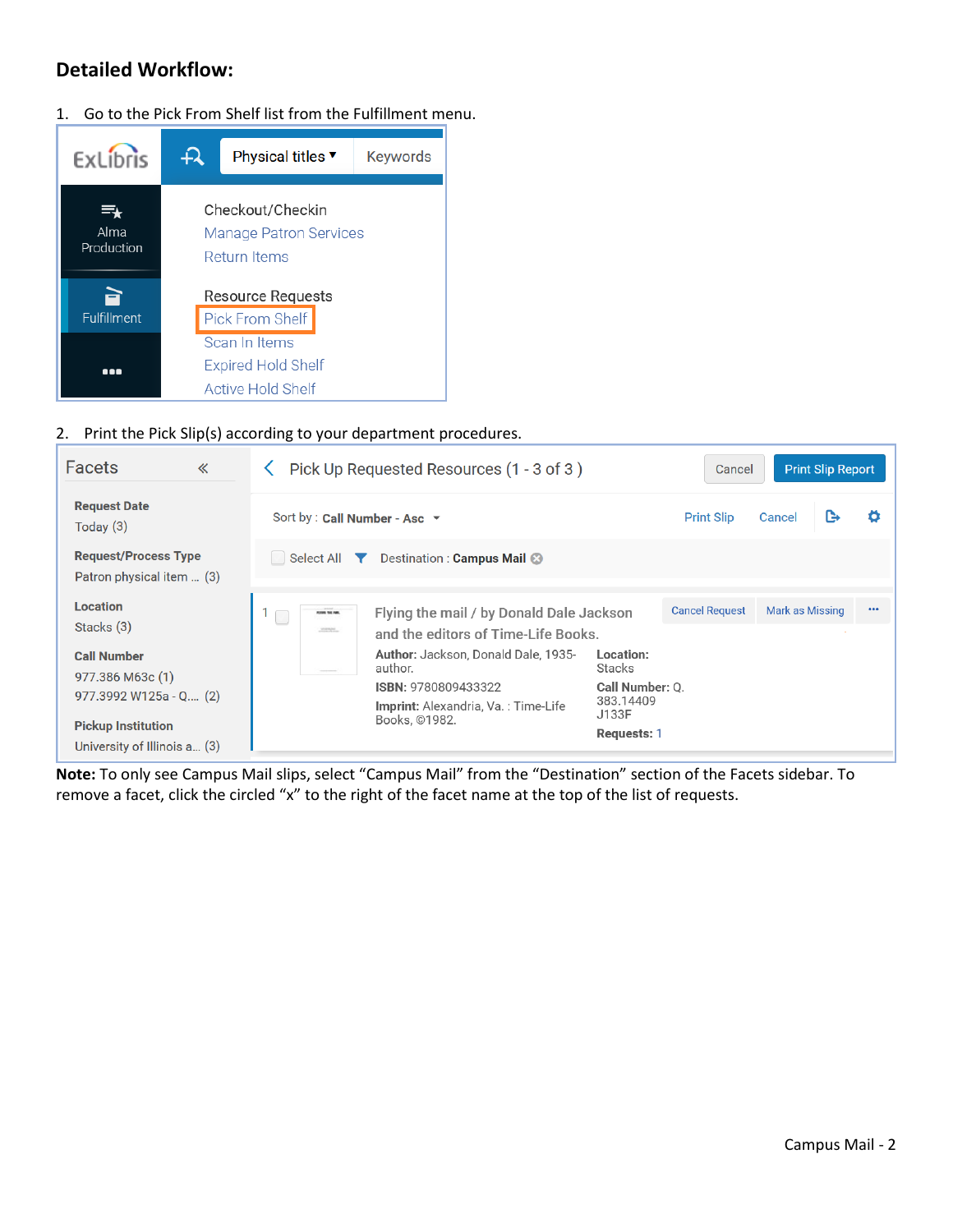3. Some things to note about the printed Pick Slip: The Item Barcode may or may not appear. The Destination is Campus Mail. The Request ID can be used to look up the request in Alma if needed. The patron's ID may not appear in full.

| Location: Main Stacks -<br>Stacks                    |  |  |  |  |  |  |  |
|------------------------------------------------------|--|--|--|--|--|--|--|
| Call Number: Q. 383.14409<br><b>J133F</b>            |  |  |  |  |  |  |  |
| <b>Item Barcode:</b>                                 |  |  |  |  |  |  |  |
| Flying the mail /<br>By: Jackson, Donald Dale,       |  |  |  |  |  |  |  |
| Material Type: BOOK                                  |  |  |  |  |  |  |  |
| <b>Inventory Material Type: Book</b>                 |  |  |  |  |  |  |  |
| <b>Requested For: SS</b>                             |  |  |  |  |  |  |  |
| <b>Destination: Campus Mail</b>                      |  |  |  |  |  |  |  |
| <b>Request Type:</b> Patron physical item<br>request |  |  |  |  |  |  |  |
| Request ID: 17610818900005899                        |  |  |  |  |  |  |  |
| <b>Patron ID at Item's Institution:</b>              |  |  |  |  |  |  |  |
|                                                      |  |  |  |  |  |  |  |
| <b>CARLI</b><br>-Sh:                                 |  |  |  |  |  |  |  |

- 4. Take the printed Pick Slip to the shelf to retrieve the item.
- 5. In Alma, go to the Scan In Items screen from the Fulfillment menu.

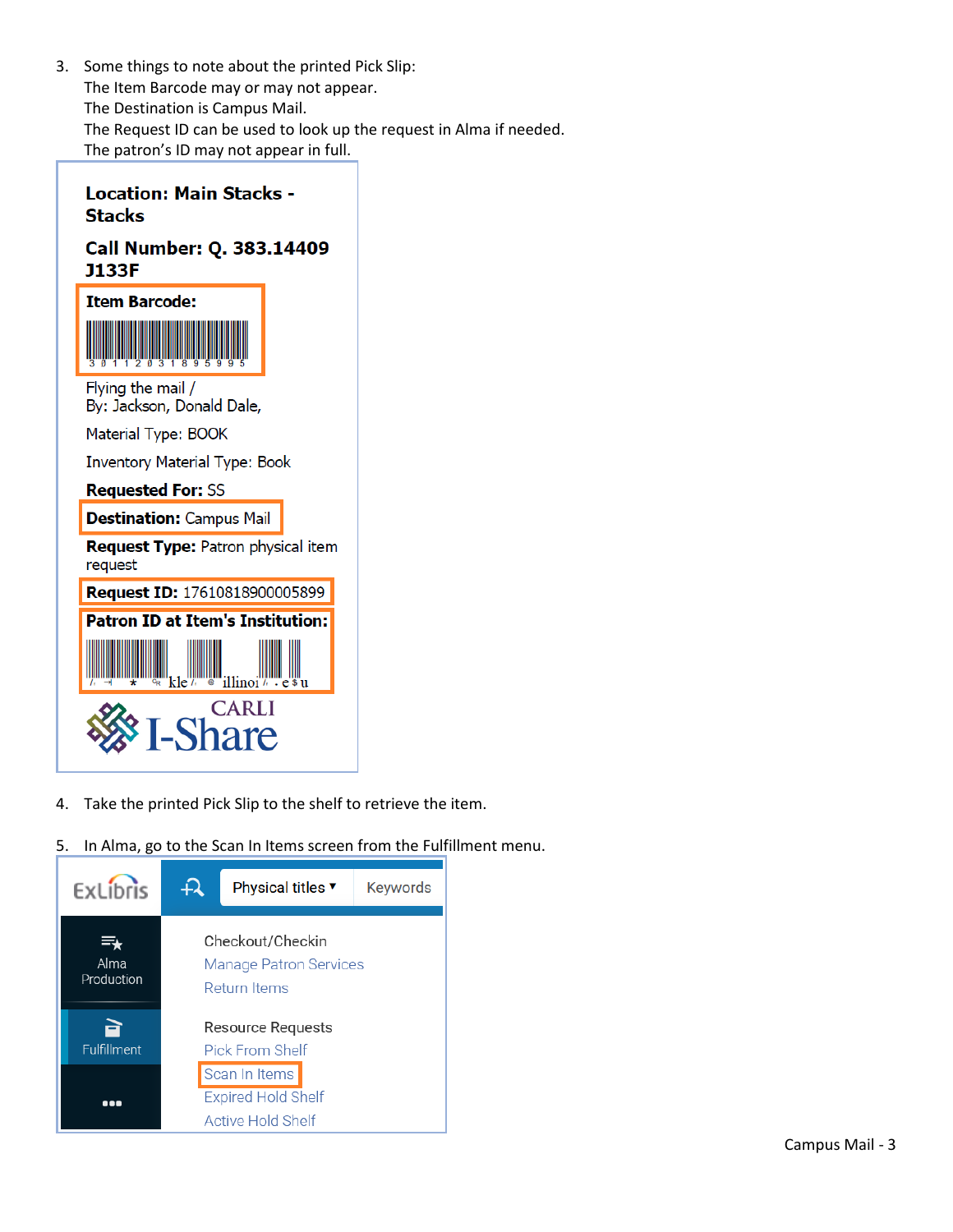6. On the Scan In Items screen, make sure to select "Yes" for "Automatically print slip" and check the box for "Register in-house use". Then scan the item's barcode.

| Scan In Items                                           |                                                  |          |                          | Manage In Process Items | Exit |
|---------------------------------------------------------|--------------------------------------------------|----------|--------------------------|-------------------------|------|
| Scan in Items                                           | <b>Change Item Information</b>                   |          |                          |                         |      |
| Automatically print<br>slip<br>Register in-house<br>use | $\bullet$ Yes $\circ$ No<br>$\blacktriangledown$ |          |                          |                         |      |
| Work Order Type                                         |                                                  |          | $\overline{\phantom{a}}$ |                         |      |
| Scan item barcode *                                     | Look-up or select<br>Q                           | $\equiv$ | <b>OK</b>                | <b>Create Item</b>      |      |
| Scan request ID                                         |                                                  |          | OK                       |                         |      |

7. This brings up a print preview screen for a Transit Slip to route the item to the "location" of Campus Mail. This slip is unnecessary, so click "Cancel".

| <b>To: Campus Mail</b><br>Item Barcode:<br>959<br>-2-8<br>-81<br>Flying the mail /<br>By: Jackson, Donald Dale, | Print<br>Destination | 1 sheet of paper<br>FBI EPSON TM-T88IV Reci | $\overline{\phantom{a}}$ |
|-----------------------------------------------------------------------------------------------------------------|----------------------|---------------------------------------------|--------------------------|
| <b>Owning Library: Main Stacks</b><br><b>※ I-Share</b>                                                          | Pages                | All                                         |                          |
|                                                                                                                 | Copies               |                                             |                          |
|                                                                                                                 | Layout               | Portrait                                    |                          |
|                                                                                                                 | Color                | Black and white                             | ▼                        |
|                                                                                                                 | More settings        |                                             | $\checkmark$             |
|                                                                                                                 |                      |                                             |                          |
|                                                                                                                 |                      | Print<br>Cancel                             |                          |

**Note:** If the item came from an I-Share institution, the Transit Slip will say the name of that institution instead of "Campus Mail". This is expected behavior and can be ignored.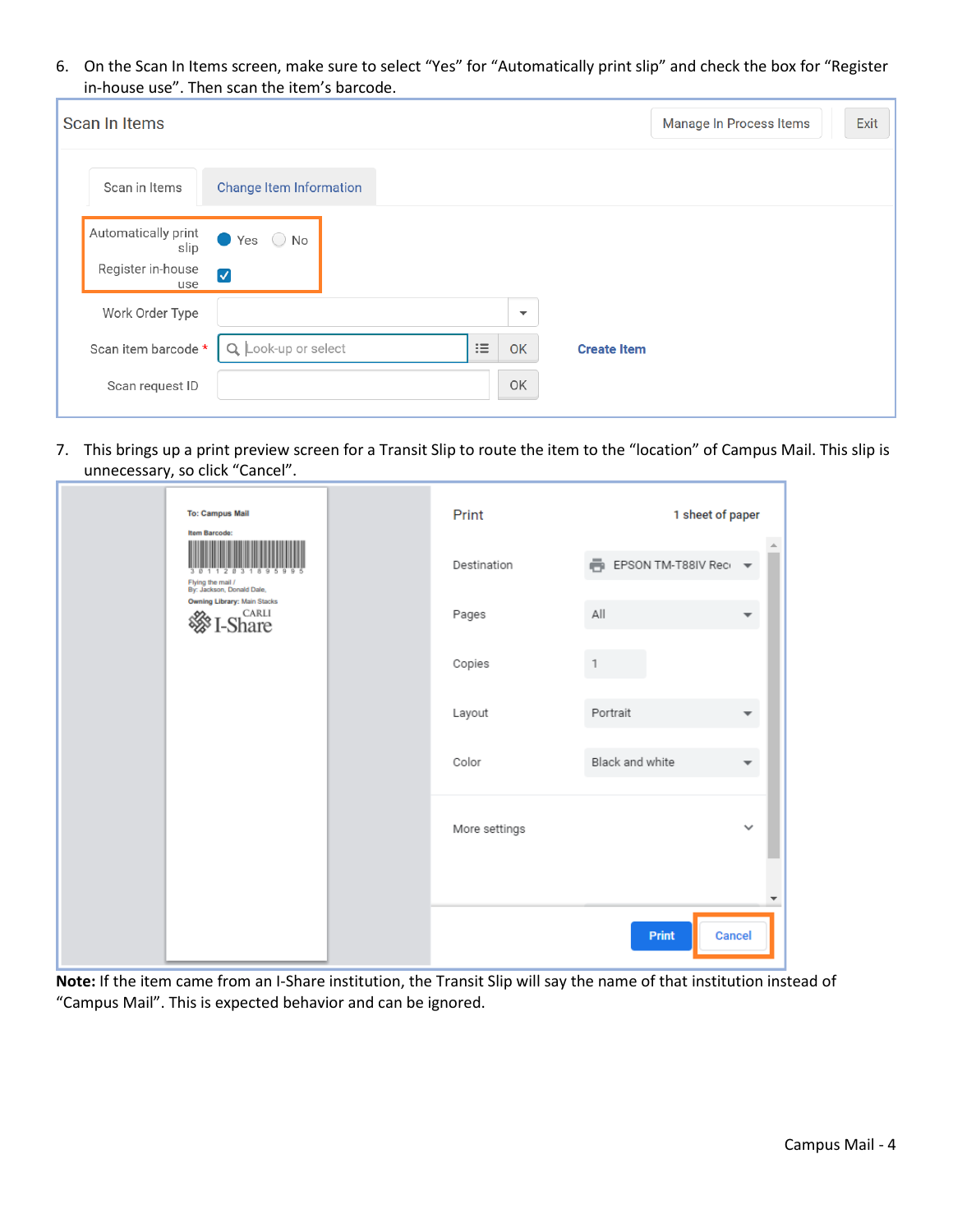8. The Scan In Items screen will show information about the item and the patron. Copy the Requester ID to use for looking up the patron.

| Scan In Items                                                                   |                            |                                       | <b>Clear List</b>      | Manage In Process Items |                  | Exit |
|---------------------------------------------------------------------------------|----------------------------|---------------------------------------|------------------------|-------------------------|------------------|------|
| Automatically print<br>slip<br>Register in-house<br>$\blacktriangledown$<br>use | $\bigcirc$ No<br>Yes       |                                       |                        |                         |                  |      |
| Work Order Type                                                                 |                            | $\mathbf{v}$                          |                        |                         |                  |      |
| Scan item barcode *                                                             | Q Look-up or select        | $\mathrel{\mathop:}=$<br>OK           | <b>Create Item</b>     |                         |                  |      |
| Scan request ID                                                                 |                            | OK                                    |                        |                         |                  |      |
|                                                                                 |                            |                                       |                        |                         |                  |      |
|                                                                                 |                            |                                       |                        |                         |                  |      |
| $1 - 1$ of 1                                                                    |                            |                                       |                        |                         | $\mathsf{R}$     | ≎    |
| <b>Title</b>                                                                    | <b>Destination Barcode</b> | <b>Request/Process</b><br><b>Type</b> | Requester Requester ID | Place<br>in<br>Queue    | Checker<br>$\ln$ |      |

9. Go to the Manage Patron Services screen from the Fulfillment menu.



#### 10. Use the copied Requester ID to look up the patron.

| <b>Patron Identification</b>                                                    |                                                     |                                  |    | Go to Return Items | <b>Register New User</b> |
|---------------------------------------------------------------------------------|-----------------------------------------------------|----------------------------------|----|--------------------|--------------------------|
| Find user in other<br>institution<br>Scan patron's ID or<br>search for patron * | stackles@illinois.edu<br>$\alpha$                   | $\overline{\phantom{a}}$<br>$:=$ | Go |                    |                          |
| Use proxy                                                                       | Fish, Stackles - SUPT STAFF - stackles@illinois.edu |                                  |    |                    |                          |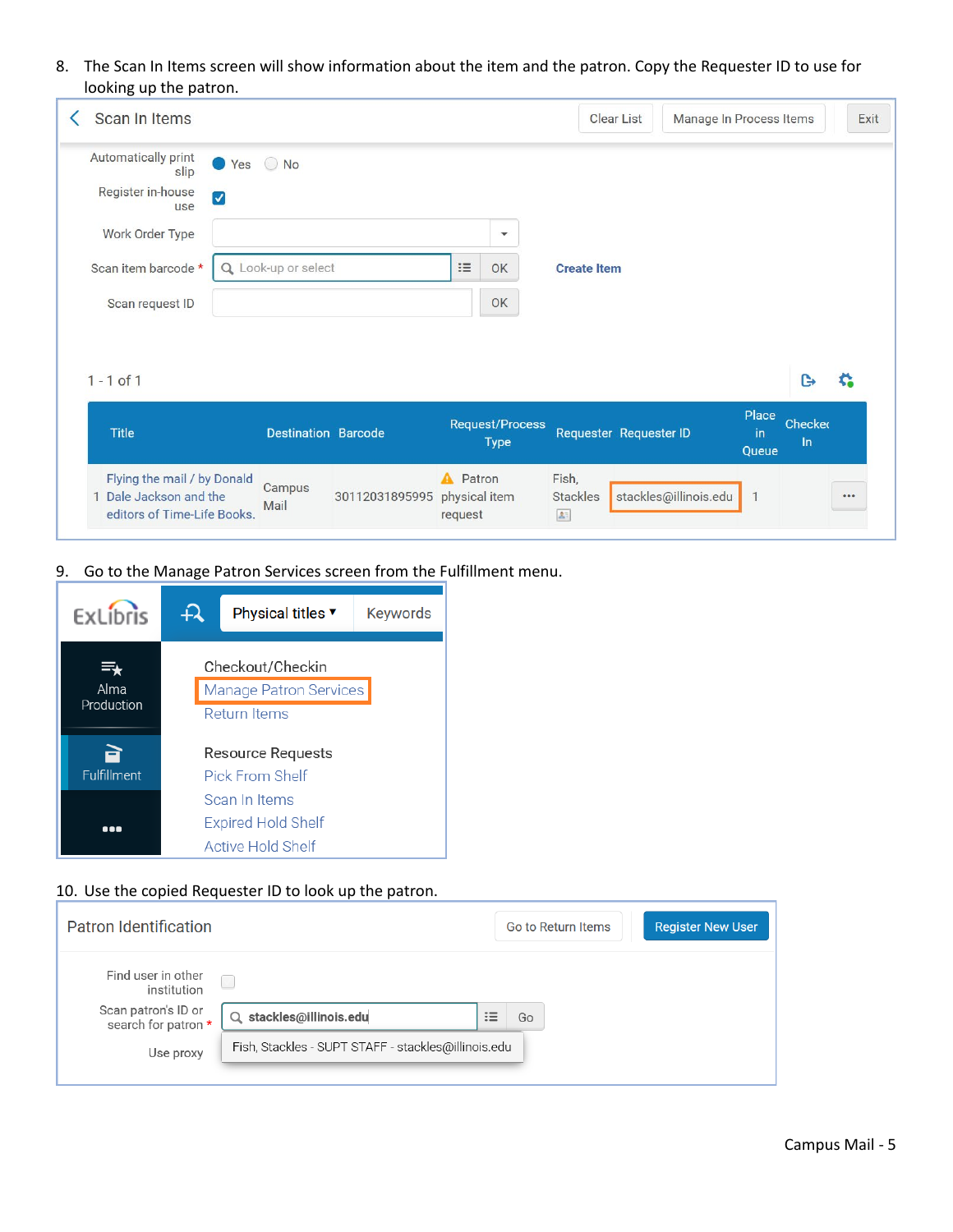- 11. Check the User Notes field to see if the patron has a Campus Mail address listed there. If so, use that when mailing the item.
- 12. If you'll be using Mailing Slip NET to print the address label, and there's no Campus Mail address in the User Notes, then you'll need the patron's library barcode. To get that, click the ID in the patron information box (the text of this link should be the same as the Requester ID you copied earlier). The patron information box may be at the top of the page or on the right side, depending on the size of your browser window.

| Fish, Stackles                                         |                                                            | <b>User Notes</b>                                                    | $\checkmark$ |
|--------------------------------------------------------|------------------------------------------------------------|----------------------------------------------------------------------|--------------|
| Active balance 0.00 USD<br>ID<br>stackles@illinois.edu | <b>Send Activity Report</b><br><b>Send Requests Report</b> | 1. This is a dummy patron record-contact<br>Circulation at 333-8400. |              |
| <b>SUPT STAFF</b><br>User group                        |                                                            | <b>Edit Notes</b>                                                    |              |

13. This link takes you to the Identifiers tab on the User Details screen. Copy the library barcode (which starts with 2011…). Then click the left-pointing angle/arrow (**<**) next to "User Details" to go back to the Patron Services screen. (The Cancel or Save button would also work.)

| <b>User Details</b>        |                      |                              |                                         |                                      |                                           |                   | Toggle Account Type               | Cancel | <b>Save</b>        |
|----------------------------|----------------------|------------------------------|-----------------------------------------|--------------------------------------|-------------------------------------------|-------------------|-----------------------------------|--------|--------------------|
|                            | Fish, Stackles       |                              |                                         |                                      |                                           |                   |                                   |        | $\checkmark$       |
|                            | ID<br>Record<br>type | stackles@il<br><b>Public</b> | Account<br><b>Type</b><br>User<br>group | <b>Internal</b><br><b>SUPT STAFF</b> | Identity<br>Service                       | <b>Not Used</b>   |                                   |        |                    |
| <b>General Information</b> |                      | Contact Information          |                                         | Identifiers<br><b>Notes</b>          | <b>Blocks</b>                             | Fines/Fees        | <b>Statistics</b>                 |        | <b>Attachments</b> |
| Proxy For                  | <b>History</b>       |                              |                                         |                                      |                                           |                   |                                   |        |                    |
| $1 - 1$ of 1               |                      |                              |                                         |                                      |                                           |                   | $\bullet$ Add Identifier $\sim$   | G      | c.                 |
|                            | ▼ Active ID Type     | Value                        |                                         |                                      | <b>Note</b>                               | <b>Created By</b> | <b>Creation Date</b>              |        |                    |
| - 0                        | Netid (Scoped -      | includes domain)             | 20112000326602                          |                                      | Added by script<br>on 2020-07-17<br>17:18 | exl_api           | 07/17/2020 17:18:10<br><b>CDT</b> |        | $$                 |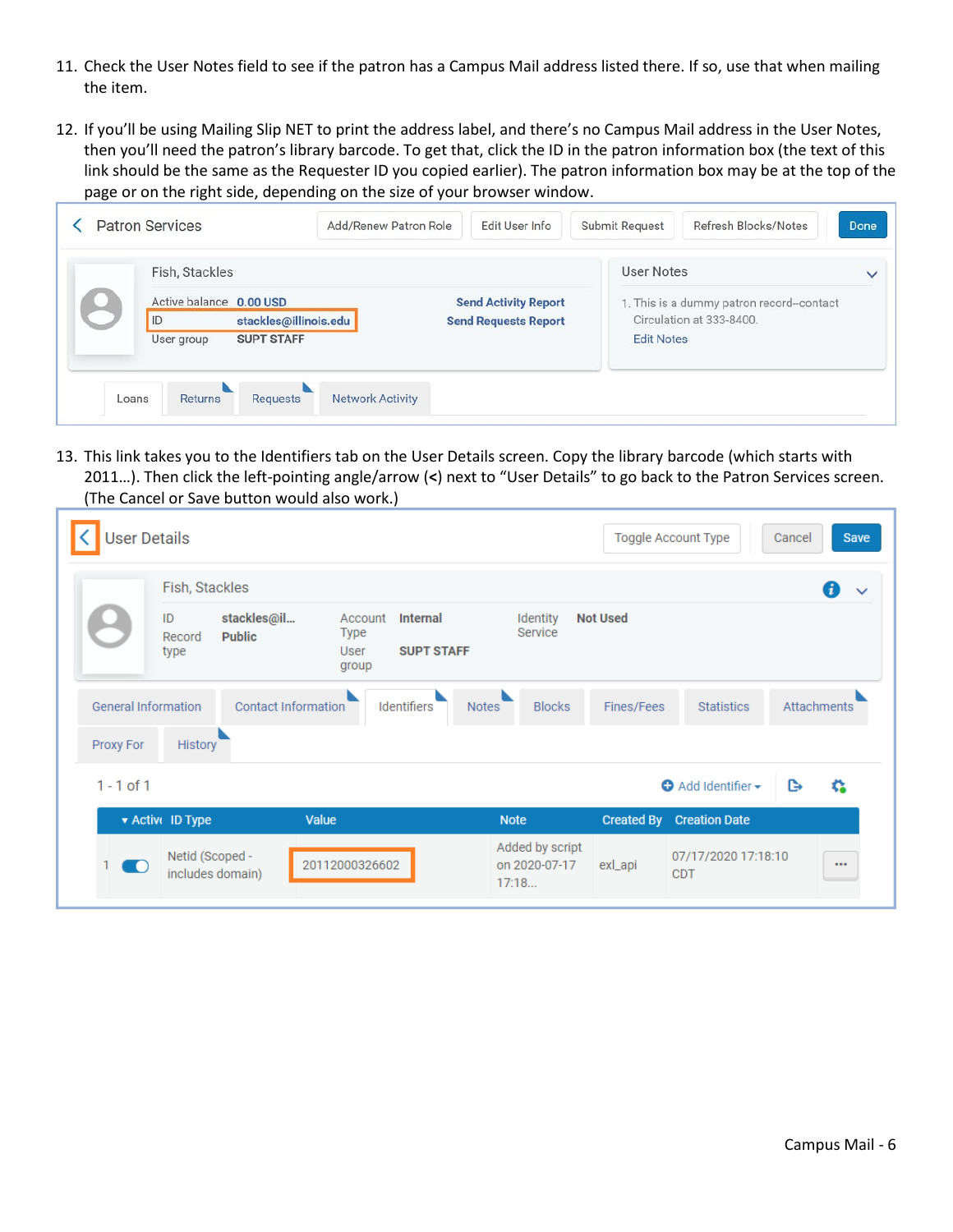#### 14. Check out the item by scanning it into the "Scan item barcode" field. Write the due date on the item's due date slip.

|       | <b>Patron Services</b><br>Fish, Stackles                                                  | <b>Add/Renew Patron Role</b>        | <b>Edit User Info</b>                                      | <b>Submit Request</b><br><b>Refresh Blocks/Notes</b><br><b>User Notes</b>                 | <b>Done</b><br>$\checkmark$ |
|-------|-------------------------------------------------------------------------------------------|-------------------------------------|------------------------------------------------------------|-------------------------------------------------------------------------------------------|-----------------------------|
|       | Active balance 0.00 USD<br>ID<br>stackles@illinois.edu<br><b>SUPT STAFF</b><br>User group |                                     | <b>Send Activity Report</b><br><b>Send Requests Report</b> | 1. This is a dummy patron record-contact<br>Circulation at 333-8400.<br><b>Edit Notes</b> |                             |
| Loans | Returns<br>Requests<br>Scan item<br>Q 30112031895995<br>barcode *                         | <b>Network Activity</b><br>$\equiv$ | OK<br><b>Create Item</b>                                   |                                                                                           |                             |

#### 15. Then **click the Done button to send the patron a notification email**.

|                | <b>Patron Services</b>                                                                    | Add/Renew Patron Role   |                | <b>Edit User Info</b>                                      | <b>Submit Request</b> |                       |                                                                     | Refresh Blocks/Notes |   | Done |
|----------------|-------------------------------------------------------------------------------------------|-------------------------|----------------|------------------------------------------------------------|-----------------------|-----------------------|---------------------------------------------------------------------|----------------------|---|------|
|                | Fish, Stackles                                                                            |                         |                |                                                            |                       | <b>User Notes</b>     |                                                                     |                      |   |      |
|                | Active balance 0.00 USD<br>ID<br>stackles@illinois.edu<br><b>SUPT STAFF</b><br>User group |                         |                | <b>Send Activity Report</b><br><b>Send Requests Report</b> |                       | <b>Edit Notes</b>     | 1. This is a dummy patron record-contag<br>Circulation at 333-8400. |                      |   |      |
| Loans          | Requests<br><b>Returns</b><br>Scan item<br>Q Look-up or select<br>barcode *               | <b>Network Activity</b> | $\equiv$<br>OK | <b>Create Item</b>                                         |                       |                       |                                                                     |                      |   |      |
| $1 - 1$ of $1$ |                                                                                           |                         |                |                                                            |                       |                       | <b>Change Due Date</b>                                              |                      | B | G    |
|                |                                                                                           |                         |                |                                                            |                       |                       |                                                                     |                      |   |      |
| Y              | Loan Display: Loans of this session v                                                     |                         |                |                                                            |                       |                       |                                                                     |                      |   |      |
| m              | <b>Title</b>                                                                              | <b>Due Date</b>         | <b>Barcode</b> | Fine                                                       | <b>Loan Date</b>      | Loan<br><b>Status</b> | Item<br><b>Policy</b>                                               | Library              | N |      |

**Note:** If you prefer, you can check the item out to the patron first and get the patron's library barcode after that. Either way, make sure to click the Done button on the Patron Services screen when you're finished.